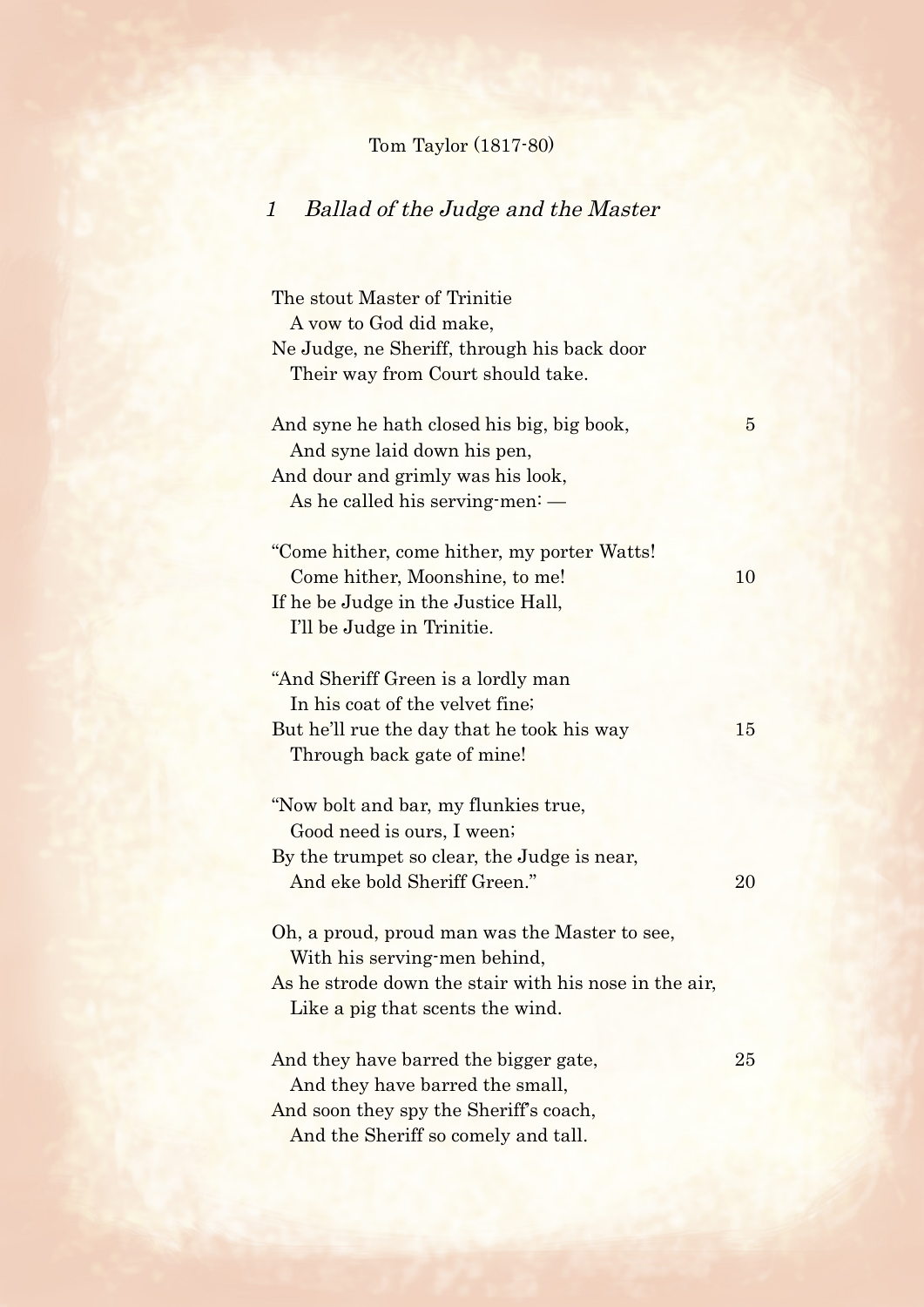| And the Sheriff straight has knocked at the gate,                                                                                     | 30 |
|---------------------------------------------------------------------------------------------------------------------------------------|----|
| And tirlèd at the pin;<br>"Now open, open, thou proud porter,<br>And let my Lord Judge in!"                                           |    |
| "Nay, Sheriff Green," quoth the proud porter,<br>"For this thing may not be?"                                                         |    |
| The Judge is Lord in the Justice Hall,<br>But the Master in Trinitie."                                                                | 35 |
| Then the Master smiled on the porter Watts,<br>And gave him a silver joe;                                                             |    |
| And, as he came there with his nose in the air,<br>So back to the lodge did go.                                                       | 40 |
| Then outspoke the grave Lord Justice, $-$ "Ho!"<br>Sheriff Green, what aileth thee?<br>Bid the trumpets blow, that the folk may know, |    |
| And the gate be opened free."<br>But a troubled man was the Sheriff Green,                                                            | 45 |
| And he sweated as he did stand;<br>And in silken stock each knee did knock,<br>And the white wand shook in his hand.                  |    |
| Then black grew the brow of the Judge, I trow,<br>And his voice was stern to hear,<br>As he almost swore at Sheriff Green,            | 50 |
| Who wrung his hands in fear.<br>"Now, out and alas, my Lord High Judge,                                                               |    |
| That I this day should see!                                                                                                           |    |
| When I did knock, from behind the lock<br>The porter thus answered me:                                                                | 55 |
| That thou wert Lord in the Justice Hall,<br>But the Master in Trinitie.'                                                              |    |
| "And the Master hath bid them bar the gate<br>'Gainst kaiser or 'gainst king."                                                        | 60 |
| "Now by my wig!" quoth the judge in wrath,                                                                                            |    |
| "Such answer is not the thing.                                                                                                        |    |